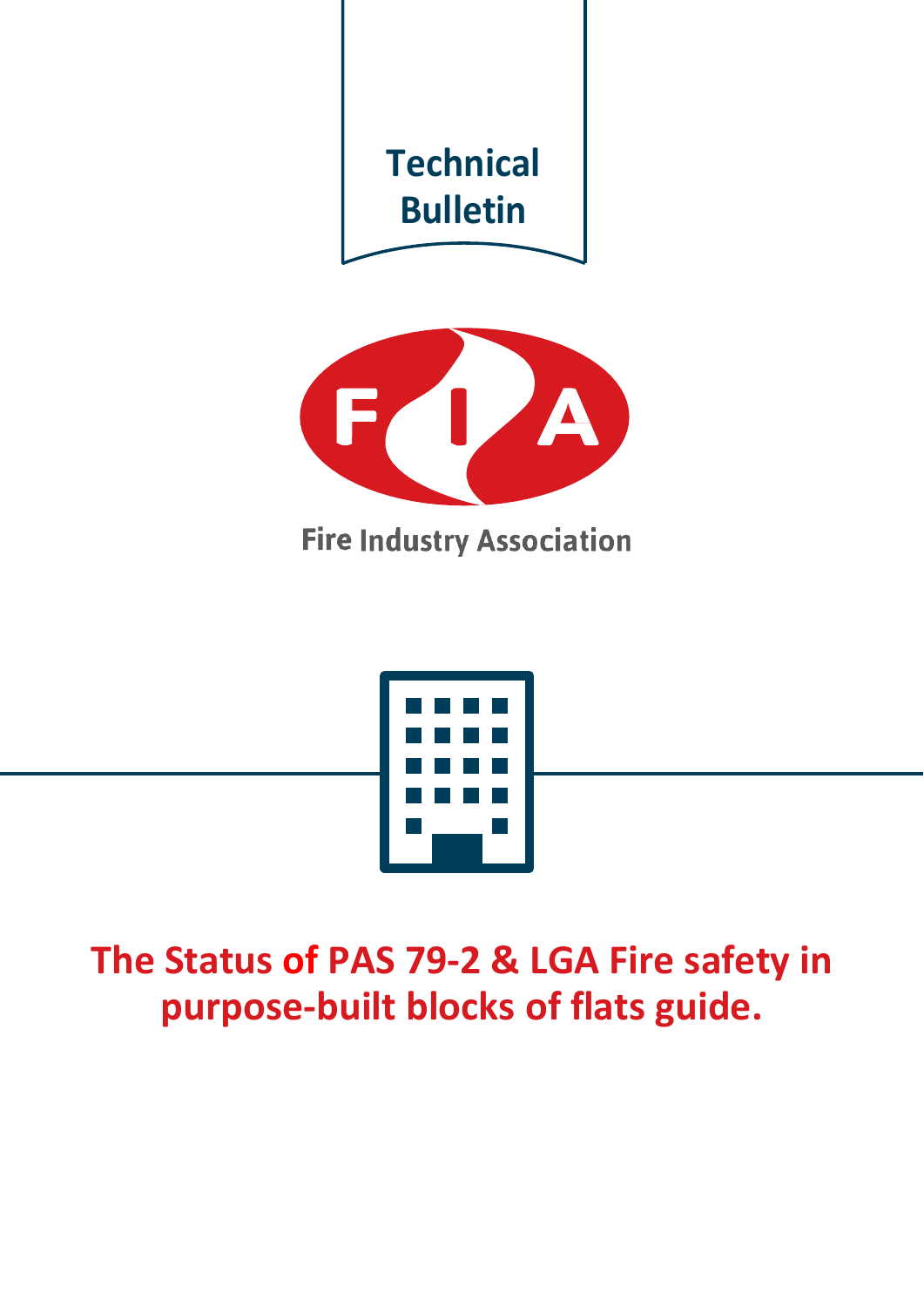# **PAS 79-2 (Fire risk assessment – Housing – Code of practice)**

## **History:**

PAS 79-2 was originally published in December 2020. It was produced at the request of the housing sector, who considered that there was a need for dedicated guidance on fire risk assessments for housing premises, and for a "tailor-made" template on which to record the significant findings of these fire risk assessments. As in the case of every PAS, it was independently authored, with the work of the technical authors overseen by a steering group of stakeholders, one of which was, in the case of PAS 79-2, the FIA.

Following publication, BSI received a complaint regarding the text of PAS 79-2 in relation to evacuation of disabled people from blocks of flats. There was also considerable misleading misinformation on certain social media regarding the guidance of PAS 79-2 on this subject; for example, it was suggested by a minority on social media that PAS 79-2 encouraged users of the PAS to ignore the needs of disabled people in the event of fire. In fact, for example, PAS 79-2 advised that arrangements need to be made for the provision of contact numbers for persons with whom disabled people can discuss and plan evacuation in the event of fire.

As a result of this complaint, BSI suspended PAS 79-2 from sale, pending consideration of the complaint. It was made clear to BSI, at the most senior level, that the action taken by BSI to suspend PAS 79-2 from sale was deprecated by the FIA, who strongly recommended that it was restored for sale, as a code of practice that was greatly needed to support the safety of residents in blocks of flats, HMOs and sheltered housing; many such premises are those in which residents are most vulnerable to fire. The same view was expressed to BSI by the Institute of Fire Safety Managers.

In the meantime, BSI had instructed the original steering group responsible for PAS 79-2 (expanded in stakeholders) to review all text within PAS 79-2 on evacuation of disabled people from blocks of flats in the event of fire. The minority view on the steering group precluded achievement of consensus.

### **Current situation:**

As a result of the above history, BSI have now permanently withdrawn PAS 79-2, pending conversion of the PAS into a full British Standard. As an interim measure, BSI have made the original PAS 79-2 available for download, free of charge, from the BSI website<sup>[1](#page-1-0)</sup>. However, all references to disabled people have been redacted from the document, including the above advice regarding the need to provide disabled people with a facility to discuss their evacuation in the event of fire; redacting this advice is, in the opinion of the FIA, to the detriment of the fire safety of disabled people in multi-occupied residential premises, such as blocks of flats.

This unprecedented situation has caused significant confusion within the fire safety and housing sectors. A BSI publication is normally withdrawn when it is obsolete or incorrect. While the guidance on disabled evacuation may be contentious, in the opinion of the FIA, all other guidance and recommendations within PAS 79-2 are uncontentious, valid and maintain currency, though there are forthcoming changes to fire safety legislation that will need to be taken into account by users.

### **FIA position:**

This technical bulletin has been produced by FIA to assist members who may experience the confusion described above.

For avoidance of doubt, the FIA strongly support the use of the downloadable version of PAS 79-2 for guidance and recommendations on carrying out fire risk assessments for housing premises.

With regard to disabled evacuation, given that all guidance on this matter has been redacted from the downloadable version, it will be for fire risk assessors to use their own judgement in respect of this matter,

<span id="page-1-0"></span><sup>1</sup> <https://www.bsigroup.com/en-GB/standards/pas-79-22020/>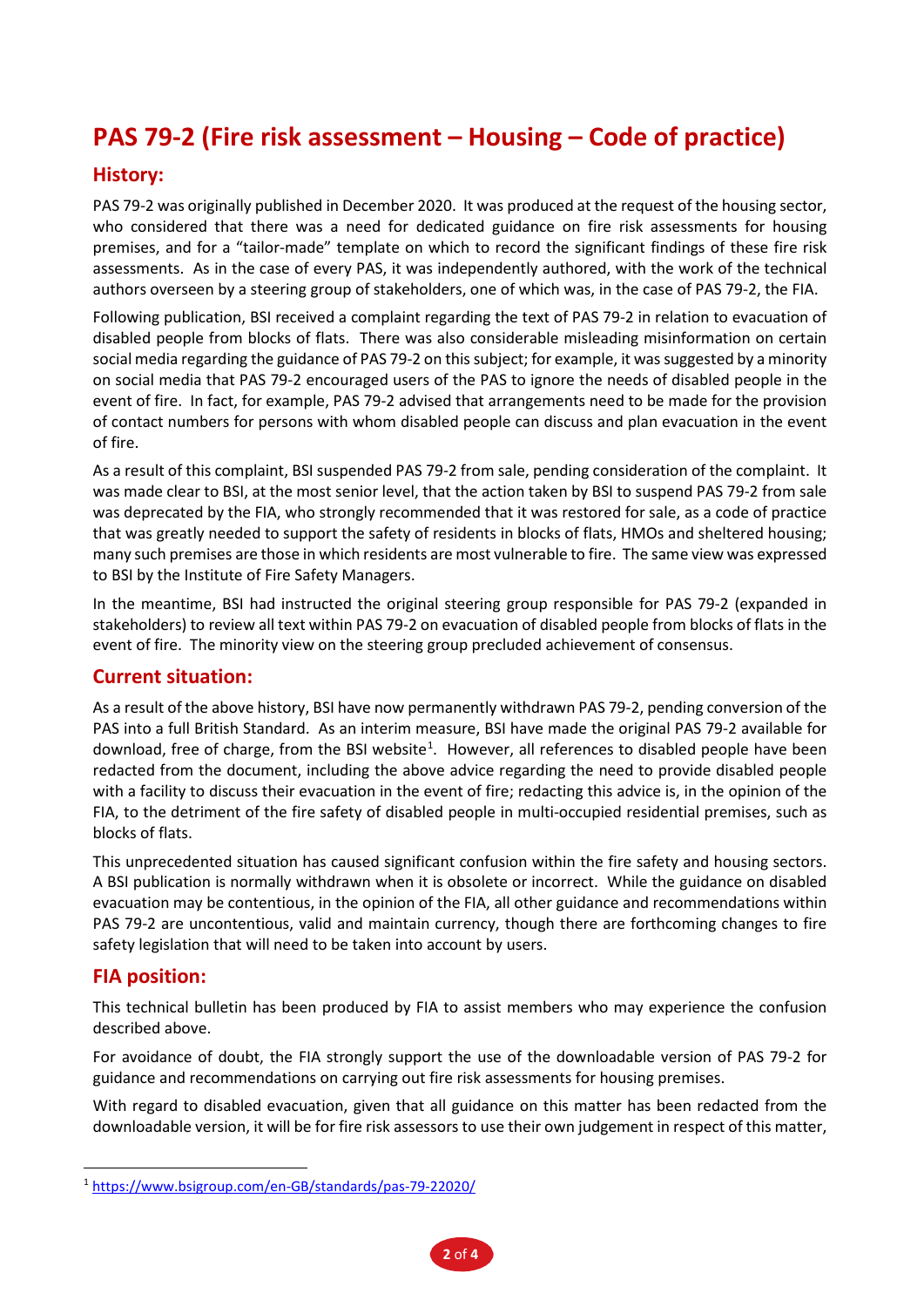and no guidance is available at this time. Government have consulted the public on the matter Personal Emergency Evacuation Plans (PEEPs) for disabled people in high-rise blocks of flats. At the time of writing this technical bulletin, Government have not given any indication as to the outcome of this consultation.

Members engaged in fire risk assessment are advised to remain alert to all further developments in this respect and to forthcoming changes in relevant legislation.

As and when appropriate, this technical bulletin will be updated to assist in this respect.

## **"Fire safety in purpose-built blocks of flats"**

### **History:**

The guidance document bearing the above heading was published in 2011 as the result of the serious fire at Lakanal House, London. It was hosted on the website of the Local Government Association (LGA). It was generally regarded within the fire safety and housing sectors as the definitive guidance to follow for those engaged in fire safety management, fire risk assessment, and enforcement of legislative requirements in respect of fire safety in existing purpose-built blocks of flats. Following the fire at Grenfell Tower in 2017, the relevant government minister advocated its use to ensure the safety of residents in purpose-built blocks of flats.

In 2021, the LGA took the view, without consultation with the fire sector, that the Guide was now out of date as a result of changes in government policy and regulation. Accordingly, they removed the Guide from their website. In fact, the view of the FIA is that the Guide is extremely comprehensive and contains much valuable information on fire safety in purpose-built blocks of flats that is of great value to fire risk assessors, but is not available elsewhere.

Accordingly, the FIA, on behalf of its members, particularly those engaged in fire risk assessment, made strong representations to the Home Office advocating that the Guide be hosted as soon as possible on the Home Office website. Quite independently, on behalf of its members, the Institute of Fire Safety Managers made very similar representations. In a letter to the minister, the IFSM described the withdrawal of the Guide by LGA as "a great loss to the fire industry and our members". The IFSM stated that the Guide was "one of the most widely used and appreciated guidance documents for fire safety specialists".

### **Current situation:**

The Guide is now hosted on the Home Office section of the Government website (see URL in the references at the end of this technical bulletin). Much as in the case of PAS 79-2, three paragraphs dealing with evacuation of vulnerable people have been redacted, pending analysis of responses to the government consultation on PEEPS.

### **FIA position:**

FIA advise members to continue to use this Guide and concur with the IFSM as to the value of its content to all those involved with fire safety in purpose-built blocks of flats. Again, members should use their judgement to ensure that fire safety for disabled people is adequately addressed.

Notwithstanding comments on the LGA website regarding changes to government legislation, regulation and policy, in fact, such changes are, at the time of the drafting of this technical bulletin, still awaited.

While the Fire Safety Act received the royal assent in April 2021, it has not yet been brought into force at this time, but members should remain alert to it coming into force, and to new regulations that will be brought into force to implement the recommendations of Phase 1 of the Public Inquiry into the Grenfell Tower disaster.

As one major effect of the Fire Safety Act 2021 will be, in effect, an extension of scope of the Fire Safety Order to include external wall construction and associated attachments (such as balconies), the FIA guidance on the issue of cladding and external wall construction in fire risk assessments for multi-occupied residents will be updated as soon as practicable after the Act comes into force.